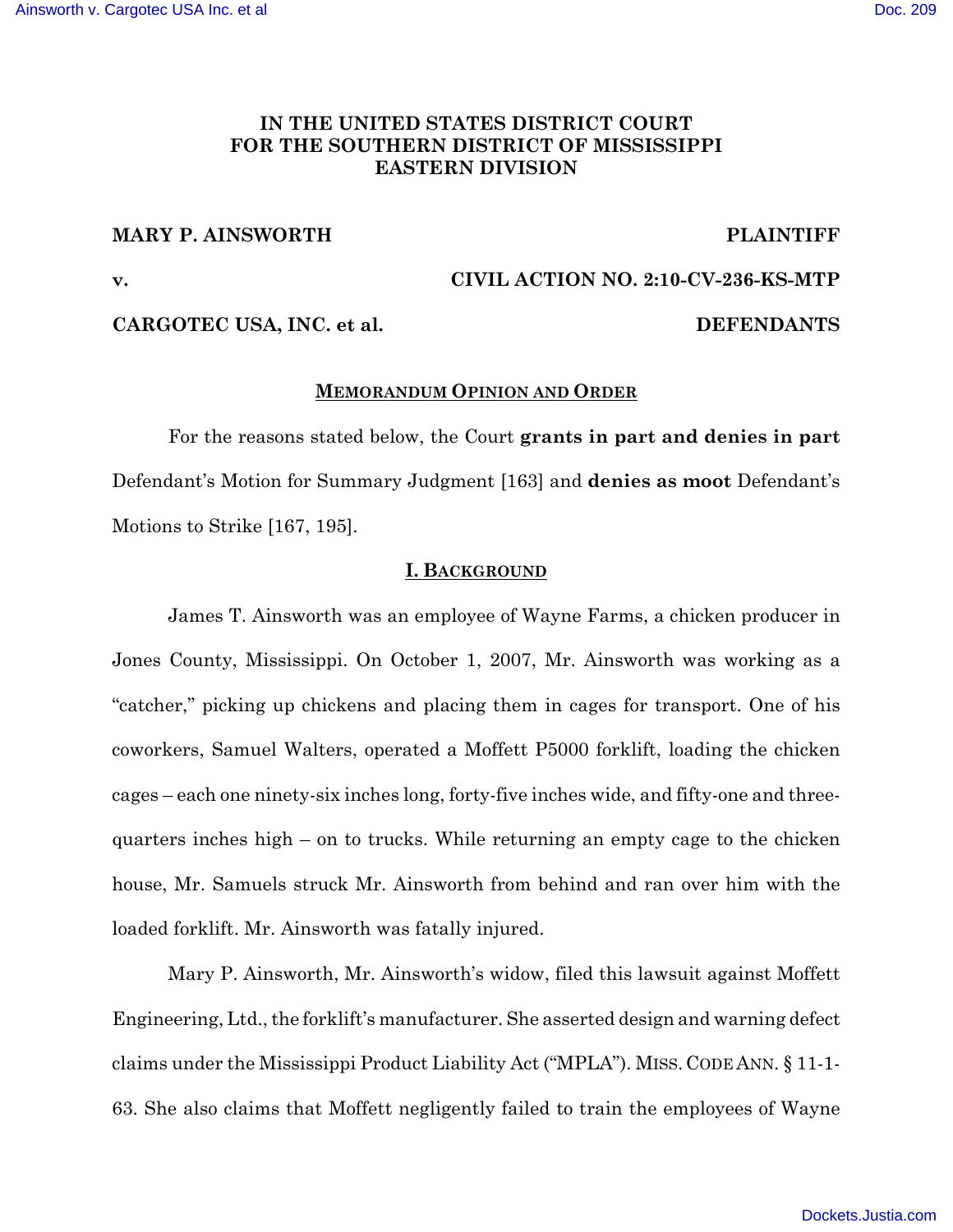Farms to safely operate the forklift. Moffett filed a Motion for Summary Judgment [163] and related evidentiary motions [167, 195], which are now ripe for review.

#### **II. MOTION FOR SUMMARY JUDGMENT [163]**

Rule 56 provides that "[t]he court shall grant summary judgment if the movant shows that there is no genuine dispute as to any material fact and the movant is entitled to judgment as a matter of law." FED. R. CIV.P. 56(a); *see also Sierra Club, Inc. v. Sandy Creek Energy Assocs., L.P.*, 627 F.3d 134, 138 (5th Cir. 2010). "Where the burden of production at trial ultimately rests on the nonmovant, the movant must merely demonstrate an absence of evidentiary support in the record for the nonmovant's case." *Cuadra v. Houston Indep. Sch. Dist.*, 626 F.3d 808, 812 (5th Cir. 2010) (punctuation omitted). The nonmovant "must come forward with specific facts showing that there is a genuine issue for trial." *Id.* (punctuation omitted). "An issue is material if its resolution could affect the outcome of the action." *Sierra Club, Inc.*, 627 F.3d at 138. "An issue is 'genuine' if the evidence is sufficient for a reasonable jury to return a verdict for the nonmoving party." *Cuadra*, 626 F.3d at 812.

The Court is not permitted to make credibility determinations or weigh the evidence. *Deville v. Marcantel*, 567 F.3d 156, 164 (5th Cir. 2009). When deciding whether a genuine fact issue exists, "the court must view the facts and the inference to be drawn therefrom in the light most favorable to the nonmoving party." *Sierra Club, Inc.*, 627 F.3d at 138. However, "[c]onclusional allegations and denials, speculation, improbable inferences, unsubstantiated assertions, and legalistic argumentation do not adequately substitute for specific facts showing a genuine issue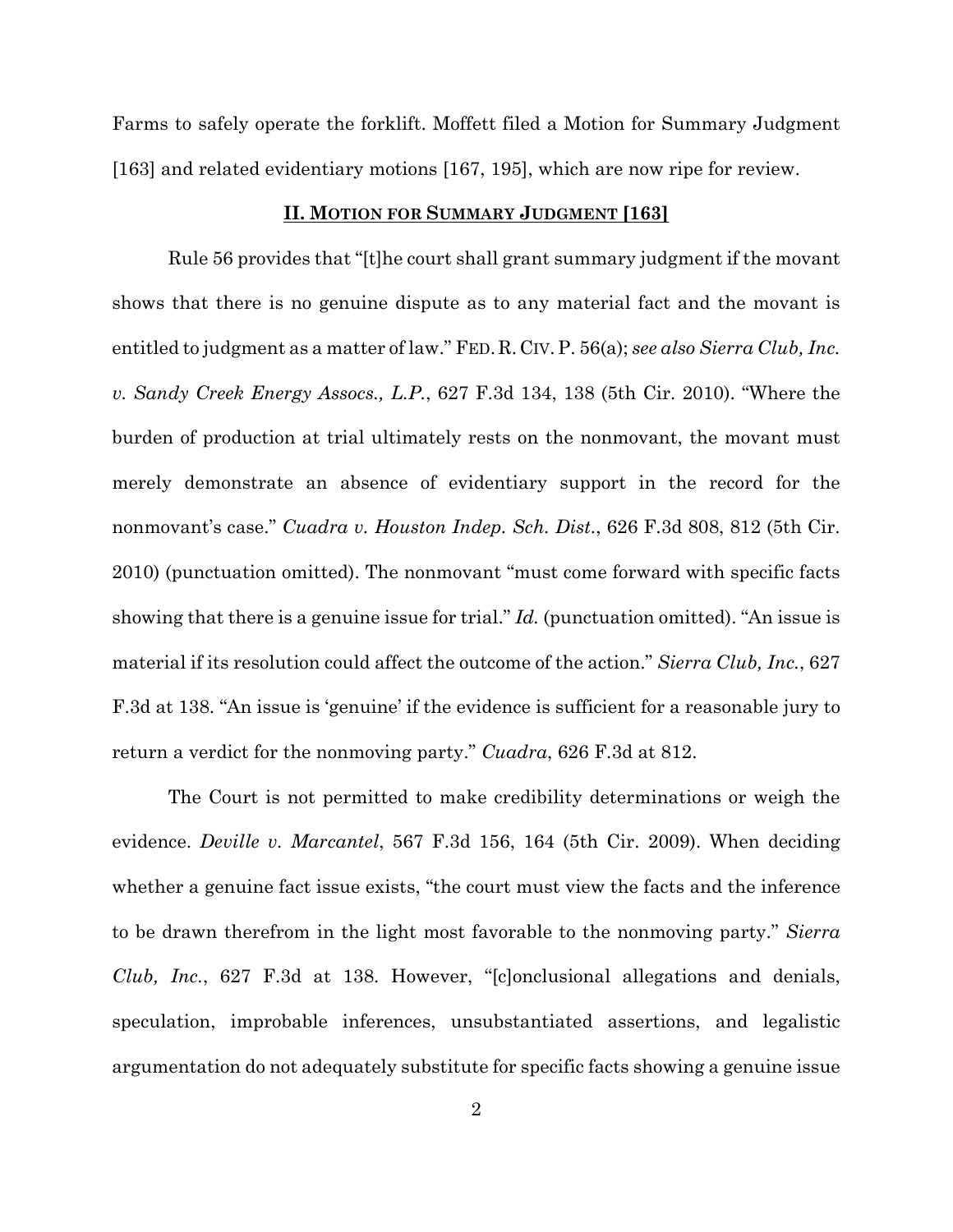for trial." *Oliver v. Scott*, 276 F.3d 736, 744 (5th Cir. 2002).

# *A. Warning Defect*

Plaintiff claims that the Moffett forklift did not adequately warn drivers of limited visibility when fully loaded. Defendant argues that this claim fails because it is undisputed that the forklift's driver, Samuel Walters, already knew that the forklift had blind spots and that a full load impaired visibility.

The MPLA provides, in pertinent part:

- (a) The manufacturer . . . of the product shall not be liable if the claimant does not prove by the preponderance of the evidence that at the time the product left the control of the manufacturer or seller:
	- (i) . . . The product was defective because it failed to contain adequate warnings or instructions, . . . ; and

\* \* \*

(iii) The defective and unreasonably dangerous condition of the product proximately caused the damages for which recovery is sought.

MISS. CODE ANN. § 11-1-63(a). The Mississippi Supreme Court explained the statute's

causation requirement:

[I]n a failure-to-warn case, plaintiff must prove that the alleged defective warnings rendered the product unreasonably dangerous to the user or consumer; and that this condition proximately caused the damages for which recovery is sought. A key element of causation for a failure-to-warn claim is proof of a causal link between the plaintiff's injuries and the product's allegedly lacking a warning or having an inadequate warning. In other words, the failure to warn must be the proximate cause of the injuries suffered or it is irrelevant.

*3M Co. v. Johnson*, 895 So. 2d 151, 166 (Miss. 2005) (citations omitted). A plaintiff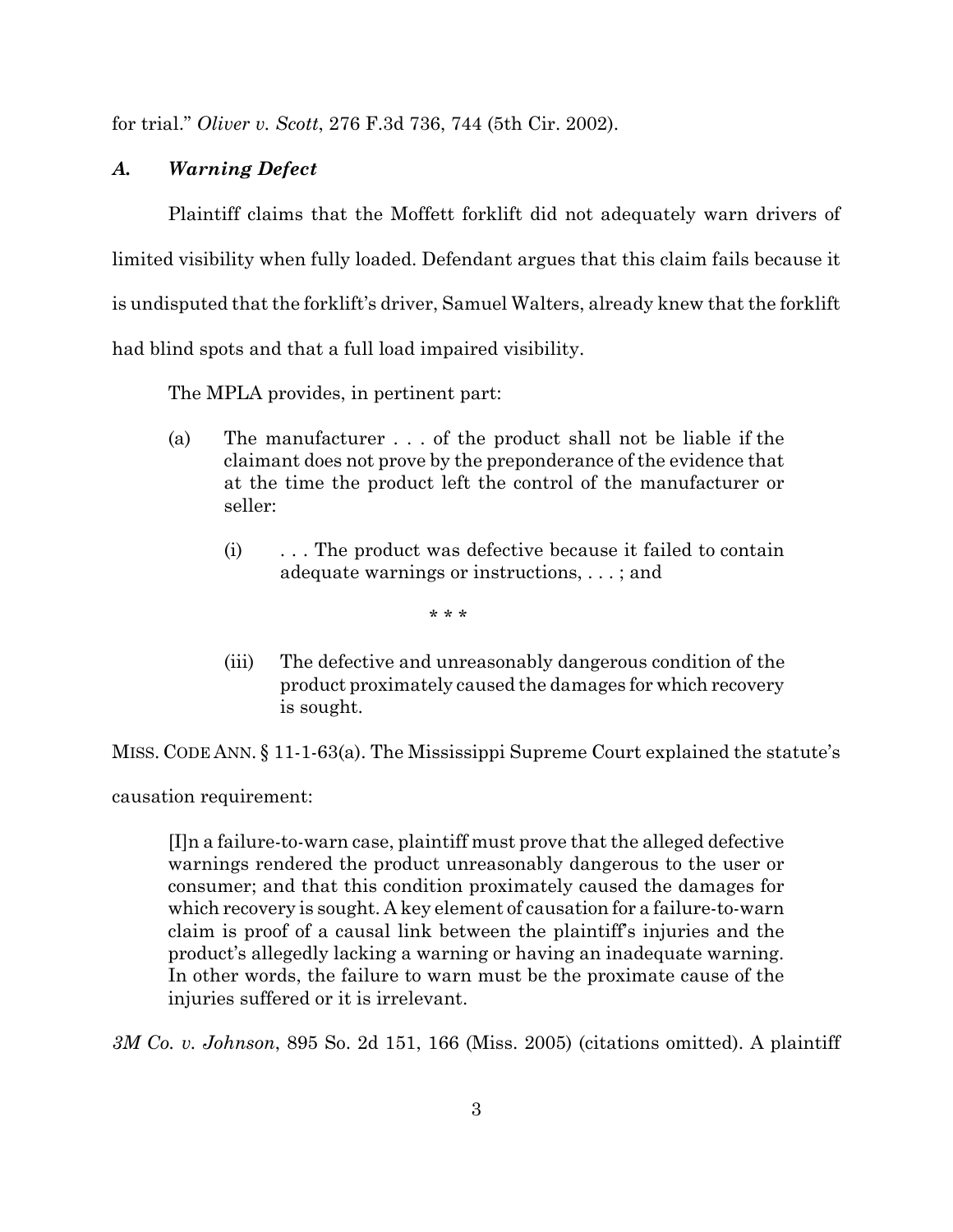must offer evidence, therefore, "that some other warning would have given them additional information that they did not already know and that they would have acted upon that new information in a manner that would have avoided the injuries." *Id.*

When asked whether he could "see over the cage," Samuel Walters – the forklift's driver – answered [163-5]: "No," that he could not see "what was in front of [him] and where [he was] going . . . ." He explained:

You can't see in front of them things that good. You've got to . . . do your best to watch what you're doing, and some things is just out of your control. . . . There's vehicles, of course, that we know have blind spots and you just have to watch yourself on these. And one of the things about these is that like in any vehicle that's out there, . . . in my opinion is that you do have a certain degree of blind spots that you can't see coming.

He said, in this case "the blind spot was directly in front of you." Likewise, Kenneth Knight, a Wayne Farms employee, testified [195-3] that forklift drivers had told him "that you can't see that good" with a cage on the forklift, and Plaintiff [171] testified that her husband knew that "sometimes the vision was blocked" when driving the forklift.

James Gieger, another Wayne Farms employee at the time of the accident, testified [177] that a Moffett employee provided safety training to Wayne Farms employees which included "talk about blind spots" in response to "[q]uestions . . . about being able to see around the load because of where the operator was sitting on the piece of equipment." According to the sign-in list [179], both Mr. Ainsworth and Mr. Walters attended Moffett's training session. Gieger also testified that Mr. Knight led a safety training session titled "Dealing With Blind Spots," which concerned "the blind spots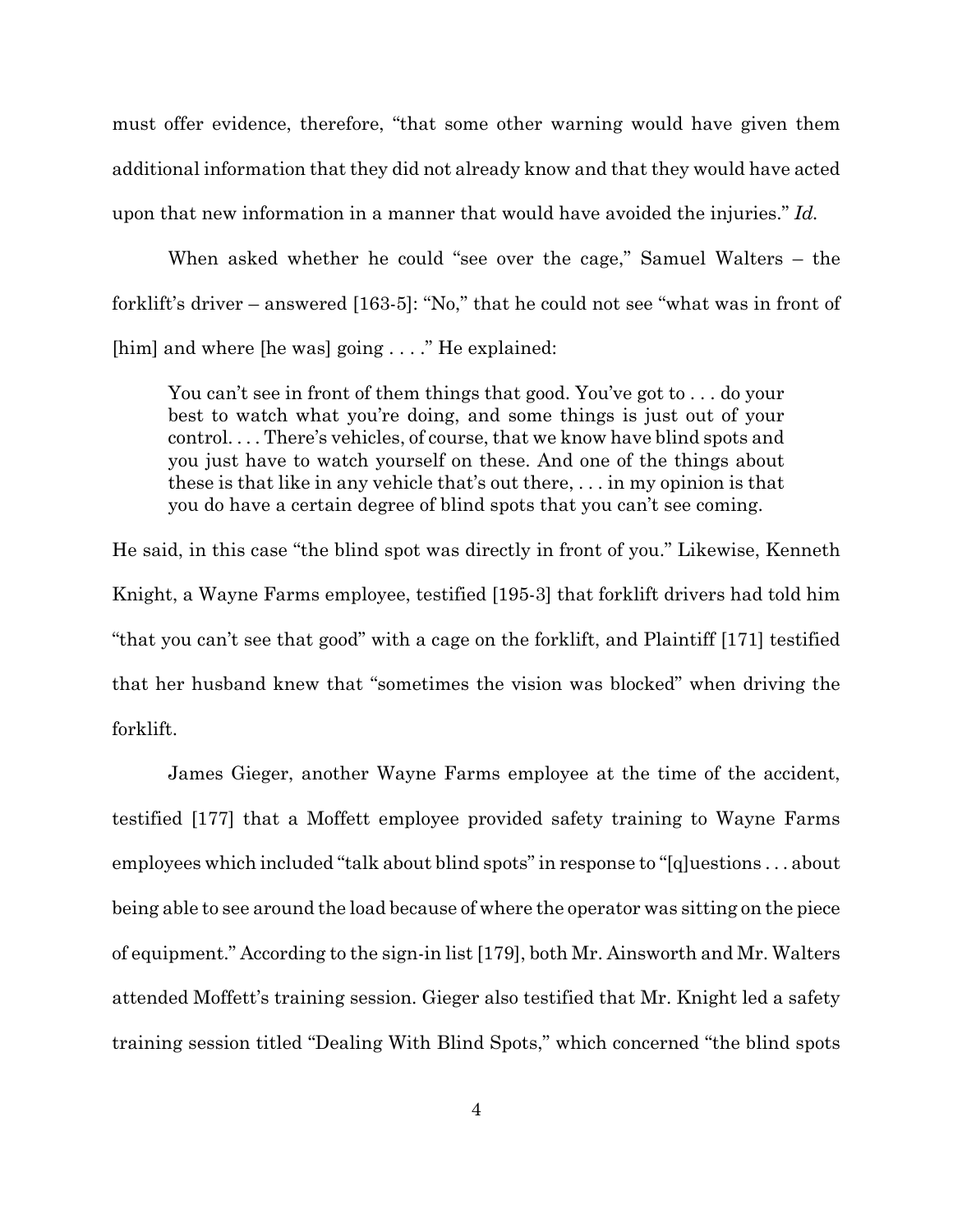when moving the vehicles . . . ." He explained:

[W]e knew when operating the Moffett, the driver operators had complained or had talked about not being able to see this particular area, so what this would have been was giving them a way, telling them how they should clear that particular side of their vehicle. . . . It was very much to make them aware that they needed to be out of the blind spots and to tell them – to let the operators actually – the best that I can recall, is that the operators – you know, they wanted to make sure that truck drivers knew to stay out of their particular line of sight.

According to the sign-in list [179], both Mr. Ainsworth and Mr. Walters attended the training session.

Finally, Plaintiff's expert, Tyler Kress, testified [164] that "clearly . . . if they're traveling forward, which I think is foreseeable, . . . it's hard to keep a clear view if there's a large load that obstructs one's view," and that "[w]e have evidence that there's a large load, and . . . everyone agrees that it obstructs part of your forward view . . . ." He agreed that "operators know from their own eyeballs where they can see and where they cannot see."

In summary, the record contains undisputed evidence that Wayne Farms employees were already aware that a forklift driver's visibility was limited when carrying a load, and that both Mr. Ainsworth (the decedent) and Mr. Walters (the forklift's driver) received safety training which specifically addressed the forklift's visibility problems and blind spots. To survive summary judgment on her warning defect claim, Plaintiff must demonstrate that there exists a genuine dispute of material fact as to whether a warning "would have given them additional information that they did not already know and that they would have acted upon that new information in a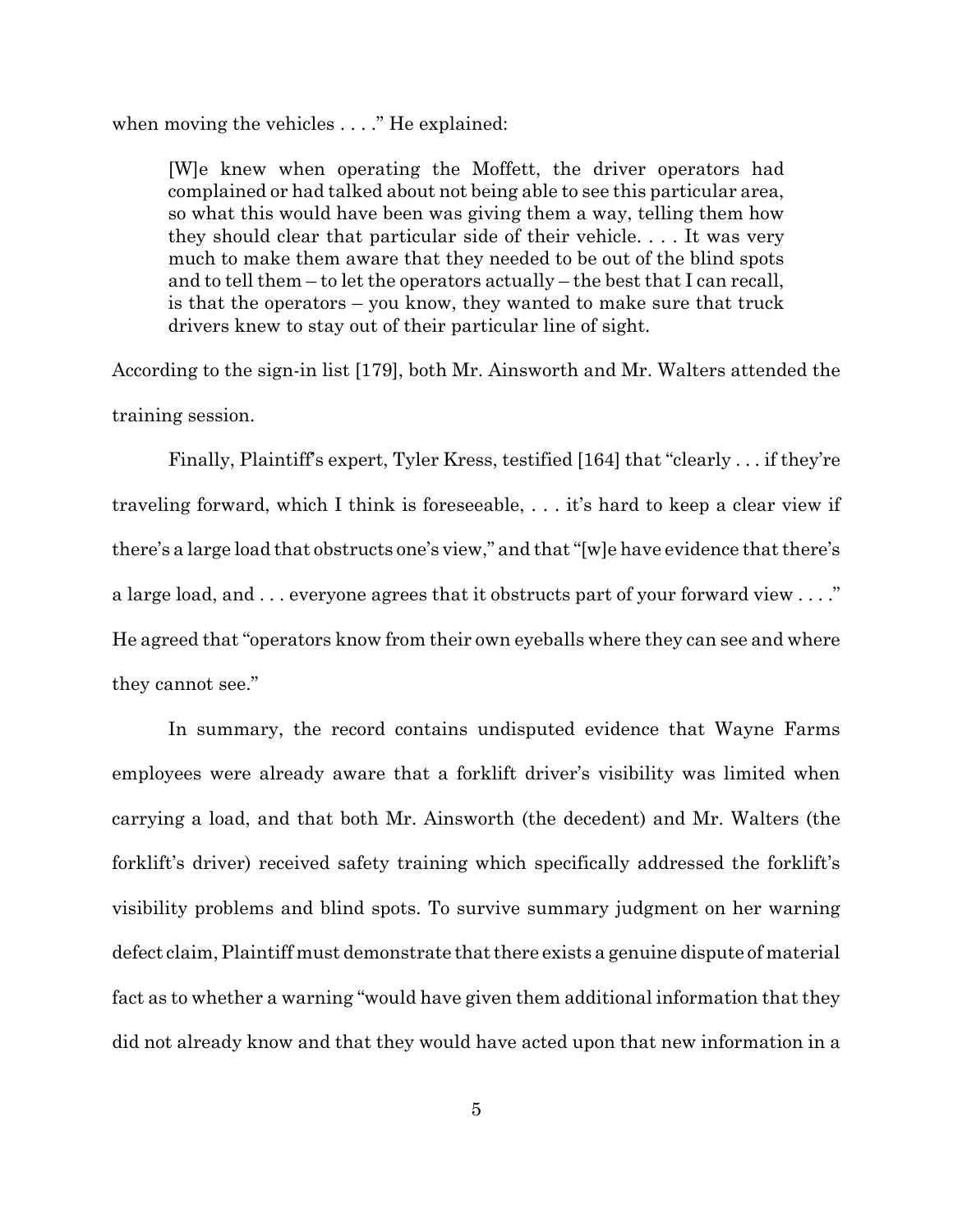manner that would have avoided the injuries." *Id*. Plaintiff failed to provide any such evidence. Therefore, the Court grants Defendant's Motion for Summary Judgment with respect to Plaintiff's warning defect claim.

## *B. Design Defect*

Plaintiff claims that the forklift was defective in design because it did not contain certain components which would either solve the machine's visibility problems or reduce the risk of the driver hitting a bystander. Plaintiff's expert intends to testify that mirrors, a camera mounted on top of the forklift's mast, and an alarm system to warn bystanders when the forklift is moving forward are all feasible design alternatives that could have been used by Defendant. Defendant argues that Plaintiff has not provided sufficient evidence of a feasible design alternative that would to a reasonable certainty have prevented the harm without impairing the forklift's utility, usefulness, practicality, or desirability.

The MPLA provides, in pertinent part:

(f) In any action alleging that a product is defective because of its design . . . , the manufacturer . . . shall not be liable if the claimant does not prove by the preponderance of the evidence that at the time the product left the control of the manufacturer . . . :

\* \* \*

(ii) The product failed to function as expected and there existed a feasible design alternative that would have to a reasonable probability prevented the harm. A feasible design alternative is a design that would have to a reasonable probability prevented the harm without impairing the utility, usefulness, practicality or desirability of the product to users or consumers.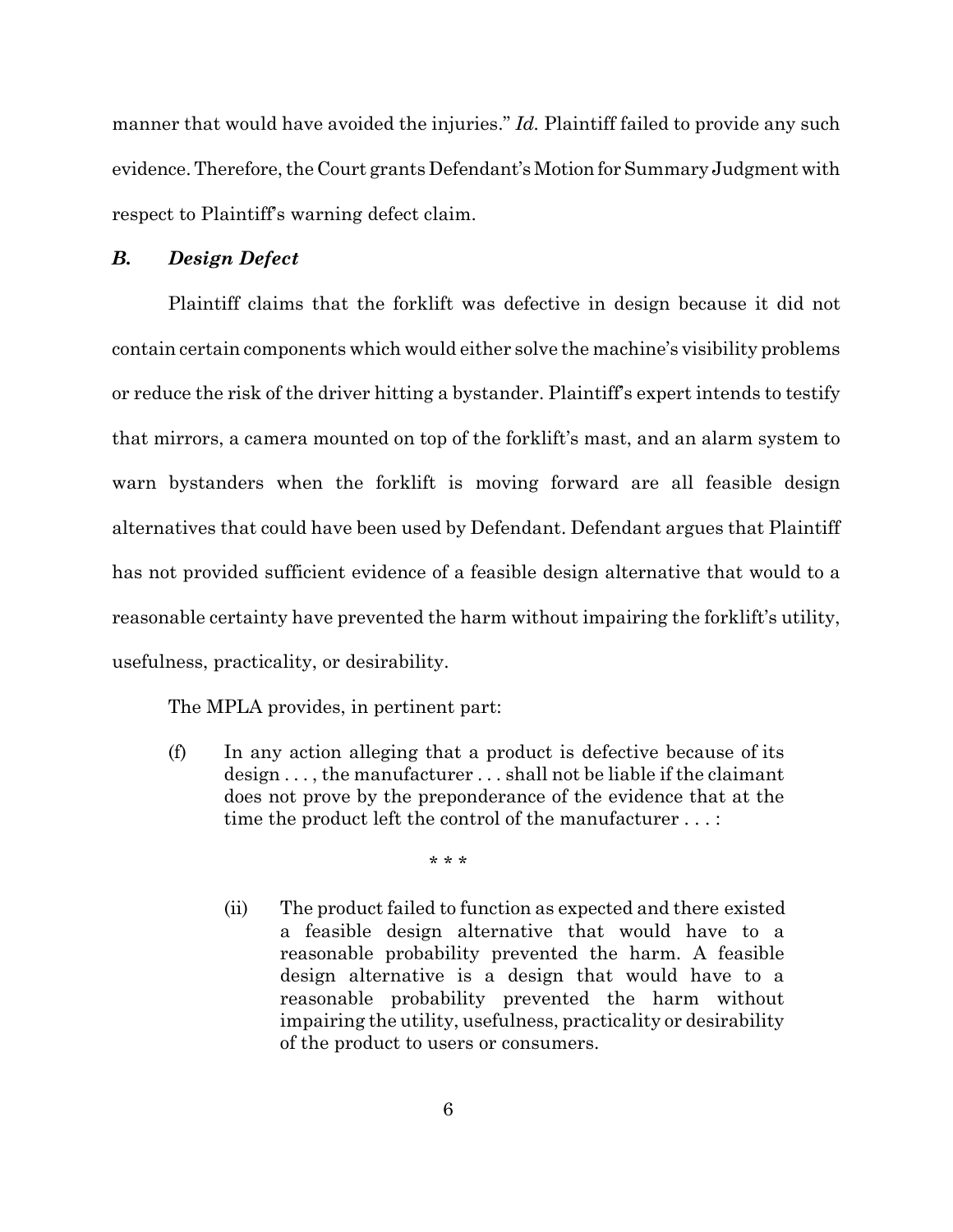MISS. CODE ANN. § 11-1-63(f). As this Court has previously noted, the statute requires proof of a specific design alternative, rather than a merely conceptual one. *See Graves ex rel. W. A. G. v. Toyota Motor Corp.*, No. 2:09-CV-169, 2012 U.S. Dist. LEXIS 63173, at \*11-\*13 (S.D. Miss. 2012). "[T]he mere mention of a design alternative by an expert comes well-short of lending evidentiary guidance to a court." *Williams v. Bennett*, 921 So. 2d 1269, 1275 (Miss. 2006). There must be a "basis of comparison from which to determine that the design of the [product] was indeed defective," and the plaintiff must "demonstrate the extent of the risk that the alternative design would have avoided or how the alternative design would have affected [the product's] utility." *Id.* at 1277.<sup>1</sup>

Plaintiff's expert, Tyler Kress, stated in his report that the forklift's blind spots "could have been reduced or minimized . . . through the use of inexpensive mirror components incorporated into the design of the forklift," but he failed to provide any specific information regarding, among other things, the proposed mirrors' shapes, sizes, placement, orientation, or the extent to which they would increase the forklift driver's field of vision.<sup>2</sup> Similarly, Plaintiff's expert mentioned the possibility of a camera system or a forward alarm during his deposition [164, 195-1], but he failed to provide a specific design for such components or engage in the type of comparative analysis

<sup>1</sup>*Cf. Guy v. Crown Equip. Corp.*, 394 F.3d 320, 327 (5th Cir. 2004) (where expert never presented a specific feasible design alternative, his opinions were not admissible); *Watkins v. Telsmith, Inc.*, 121 F.3d 984, 992 (5th Cir. 1997) (the proper methodology for proposing alternative designs includes more than just conceptualizing possibilities).

<sup>&</sup>lt;sup>2</sup>The Court also notes that it is undisputed that forklift did, in fact, have mirrors, as demonstrated by photographs [181] taken the day after the accident.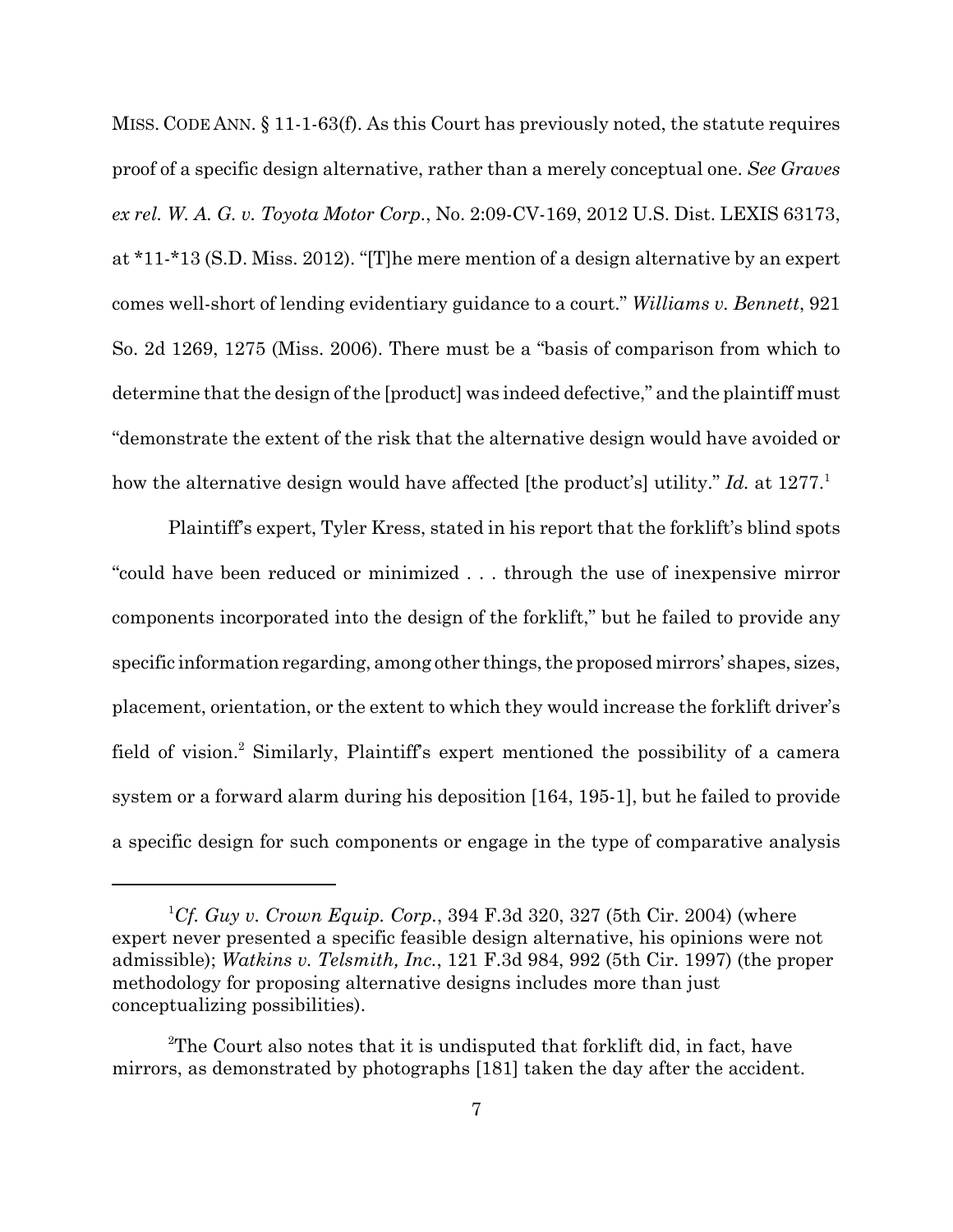contemplated by *Williams*, cited above.

Kress also failed to address whether his proposed design alternatives would have to a reasonable probability prevented the accident. He testified: "I haven't been asked to specifically go out and provide a design alternative of the subject design in this case that I believe would eliminate the visibility problem in the poultry industry." When asked whether he was "aware of any design alternative that would be feasible and would to a reasonable probability have prevented the accident in this case," Kress responded: "I don't have an opinion about whether it would have prevented it or not, whether he would have ran over him if it had these design alternatives." Later he testified, "I'm not addressing a specific cause intervention in this case." He also stated that he had not "expressed an opinion" as to whether "additional . . . design changes would have had any causal connection with the outcome . . . ."

In summary, Plaintiff has no evidence of a specific, feasible design alternative that would have to a reasonable probability prevented the accident in which her husband was injured. *See* MISS. CODE ANN. § 11-1-63(f); *Williams*, 921 So. 2d at 1275- 77. The testimony from her expert, Tyler Kress, is too general to fulfill the statute's requirement of a feasible design alternative. *See Graves*, 2012 U.S. Dist. LEXIS 63173 at \*11-\*13. And Kress expressly disclaimed that he was providing any opinion as to causation. *See Williams*, 921 So. 2d at 1277. For these reasons, the Court grants Defendant's Motion for Summary Judgment as to Plaintiff's design defect claim.

#### *C. Negligence*

Defendant argues that Plaintiff's negligence claim is a mere restatement of her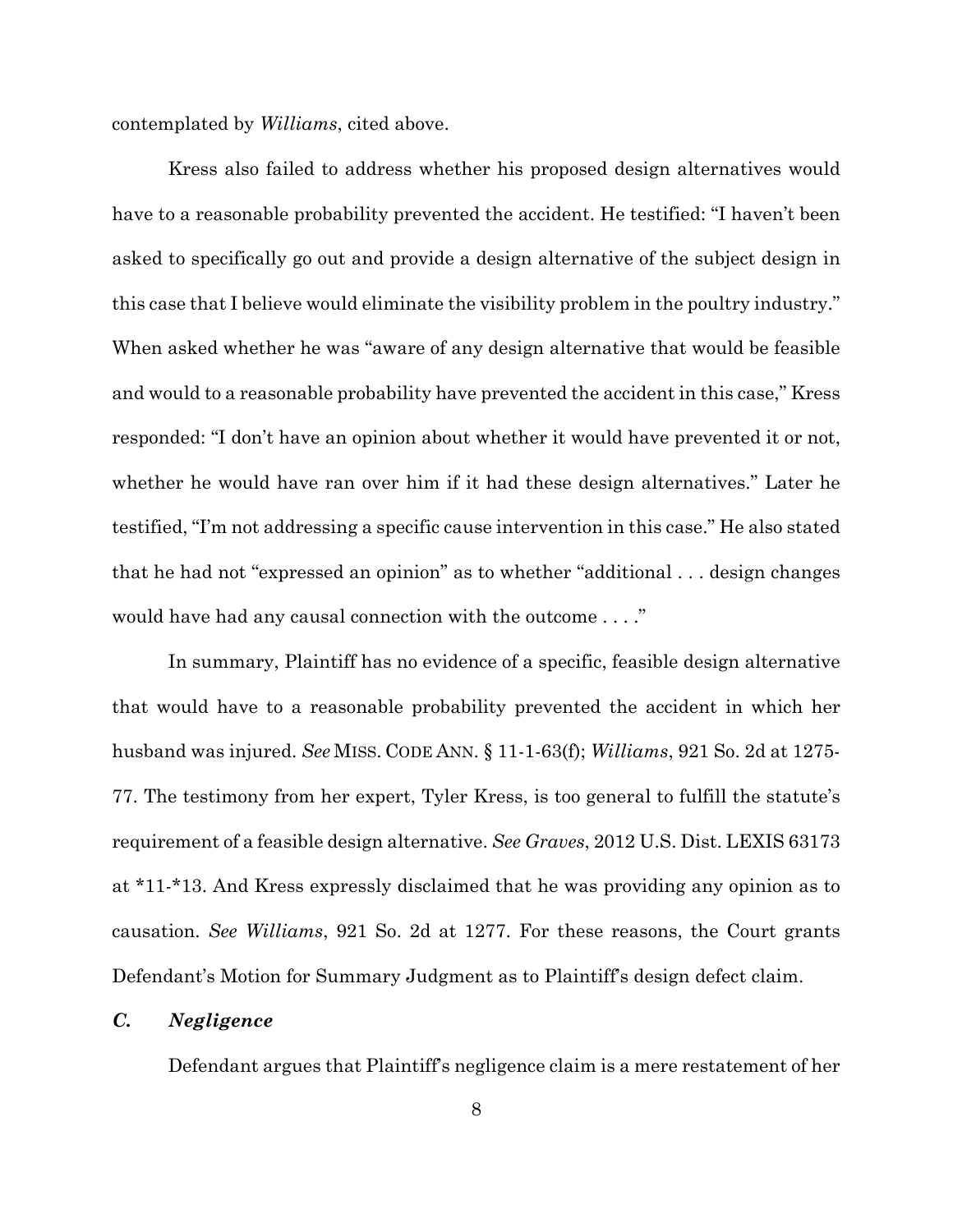warning defect claim and should, therefore, be dismissed. The Court agrees that general negligence claims based on a defective product are subsumed by the MPLA. *See Gardley-Starks v. Pfizer, Inc.*, 917 F. Supp. 2d 597, 602 (N.D. Miss. 2013); *McSwain v. Sunrise Med., Inc.*, 689 F. Supp. 2d 835, 844-45 (S.D. Miss. 2010). Plaintiff's negligence claim, however, does not arise from a defective product. Rather, it arises from Defendant's alleged failure to train Wayne Farms employees in proper use of the forklift. *See, e.g., Hall v. Miss. Chem. Express, Inc.*, 528 So. 2d 796, 800 (Miss. 1988) (separately addressing product liability claim and negligent failure-to-train claim). Defendant has not addressed Plaintiff's negligent training claim. Therefore, the Court denies Defendant's Motion for Summary Judgment in that respect.

### **III. REMAINING MOTIONS [167, 195]**

First, Defendant filed a Motion to Strike [167] the designation of Plaintiff's expert, Tyler Kress. Then Defendant filed a Motion to Strike [195] Exhibits 2 and 3 to Plaintiff's Response to Defendant's Motion to Strike the designation. The Court **denies** both motions **as moot**. Even if the Court considers the disputed evidence, Plaintiff can not satisfy the MPLA's requirements, for the reasons stated above.

It is unclear whether Plaintiff intends to present trial testimony from Mr. Kress related to the remaining negligence claim. Based on the content of Defendant's Motion to Strike [167] Kress's designation, the Court assumes that Defendant would object to such testimony. But Defendant provided no argument specific to that issue, and the Court shall not address it here.

#### **IV. CONCLUSION**